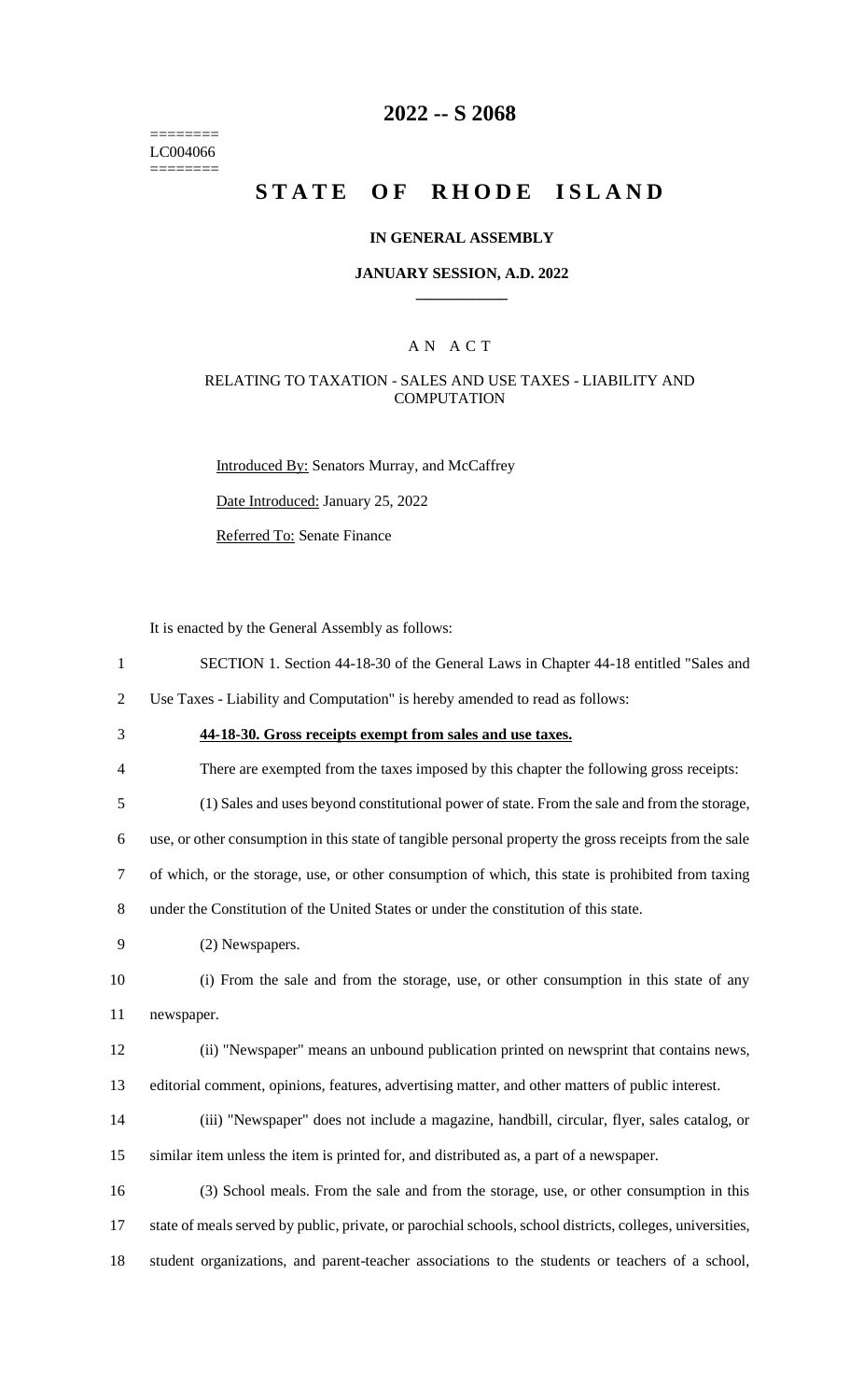college, or university whether the meals are served by the educational institutions or by a food service or management entity under contract to the educational institutions.

(4) Containers.

(i) From the sale and from the storage, use, or other consumption in this state of:

 (A) Non-returnable containers, including boxes, paper bags, and wrapping materials that are biodegradable and all bags and wrapping materials utilized in the medical and healing arts, when sold without the contents to persons who place the contents in the container and sell the contents with the container.

 (B) Containers when sold with the contents if the sale price of the contents is not required to be included in the measure of the taxes imposed by this chapter.

 (C) Returnable containers when sold with the contents in connection with a retail sale of the contents or when resold for refilling.

 (D) Keg and barrel containers, whether returnable or not, when sold to alcoholic beverage producers who place the alcoholic beverages in the containers.

 (ii) As used in this subdivision, the term "returnable containers" means containers of a kind customarily returned by the buyer of the contents for reuse. All other containers are "non-returnable containers."

 (5)(i) Charitable, educational, and religious organizations. From the sale to, as in defined in this section, and from the storage, use, and other consumption in this state, or any other state of the United States of America, of tangible personal property by hospitals not operated for a profit; "educational institutions" as defined in subdivision (18) not operated for a profit; churches, orphanages, and other institutions or organizations operated exclusively for religious or charitable purposes; interest-free loan associations not operated for profit; nonprofit, organized sporting leagues and associations and bands for boys and girls under the age of nineteen (19) years; the following vocational student organizations that are state chapters of national vocational student organizations: Distributive Education Clubs of America (DECA); Future Business Leaders of America, Phi Beta Lambda (FBLA/PBL); Future Farmers of America (FFA); Future Homemakers of America/Home Economics Related Occupations (FHA/HERD); Vocational Industrial Clubs of America (VICA); organized nonprofit golden age and senior citizens clubs for men and women; and parent-teacher associations; and from the sale, storage, use, and other consumption in this state, of and by the Industrial Foundation of Burrillville, a Rhode Island domestic nonprofit corporation. (ii) In the case of contracts entered into with the federal government, its agencies, or instrumentalities, this state, or any other state of the United States of America, its agencies, any city, town, district, or other political subdivision of the states; hospitals not operated for profit;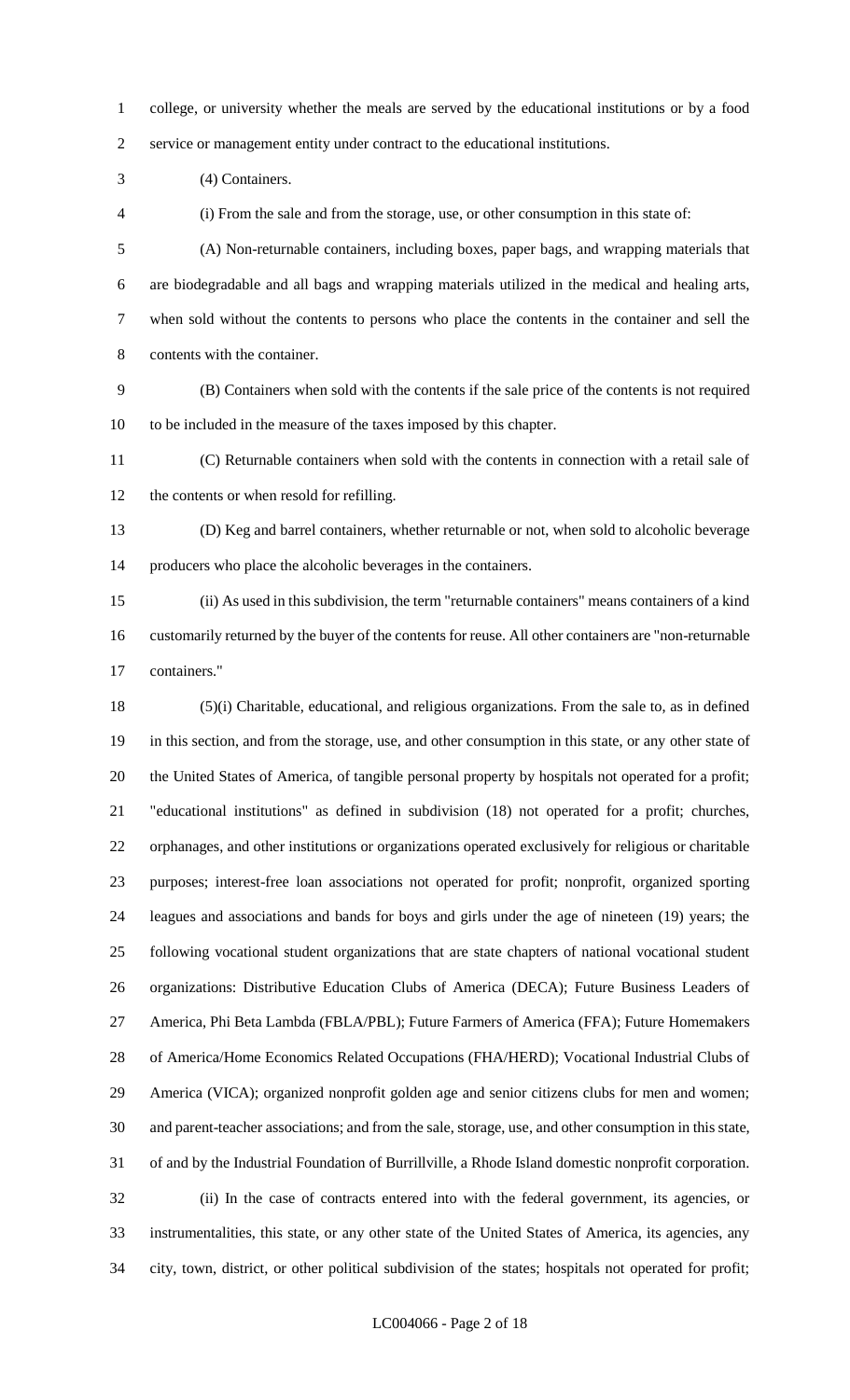educational institutions not operated for profit; churches, orphanages, and other institutions or organizations operated exclusively for religious or charitable purposes, the contractor may purchase such materials and supplies (materials and/or supplies are defined as those that are essential to the project) that are to be utilized in the construction of the projects being performed under the contracts without payment of the tax.

 (iii) The contractor shall not charge any sales or use tax to any exempt agency, institution, or organization but shall in that instance provide his or her suppliers with certificates in the form as determined by the division of taxation showing the reason for exemption and the contractor's records must substantiate the claim for exemption by showing the disposition of all property so purchased. If any property is then used for a nonexempt purpose, the contractor must pay the tax on the property used.

 (6) Gasoline. From the sale and from the storage, use, or other consumption in this state of: (i) Gasoline and other products taxed under chapter 36 of title 31 and (ii) Fuels used for the propulsion of airplanes.

(7) Purchase for manufacturing purposes.

 (i) From the sale and from the storage, use, or other consumption in this state of computer software, tangible personal property, electricity, natural gas, artificial gas, steam, refrigeration, and water, when the property or service is purchased for the purpose of being manufactured into a finished product for resale and becomes an ingredient, component, or integral part of the manufactured, compounded, processed, assembled, or prepared product, or if the property or service is consumed in the process of manufacturing for resale computer software, tangible personal property, electricity, natural gas, artificial gas, steam, refrigeration, or water.

 (ii) "Consumed" means destroyed, used up, or worn out to the degree or extent that the property cannot be repaired, reconditioned, or rendered fit for further manufacturing use.

(iii) "Consumed" includes mere obsolescence.

 (iv) "Manufacturing" means and includes: manufacturing, compounding, processing, assembling, preparing, or producing.

 (v) "Process of manufacturing" means and includes all production operations performed in the producing or processing room, shop, or plant, insofar as the operations are a part of and connected with the manufacturing for resale of tangible personal property, electricity, natural gas, artificial gas, steam, refrigeration, or water and all production operations performed insofar as the operations are a part of and connected with the manufacturing for resale of computer software.

 (vi) "Process of manufacturing" does not mean or include administration operations such as general office operations, accounting, collection, or sales promotion, nor does it mean or include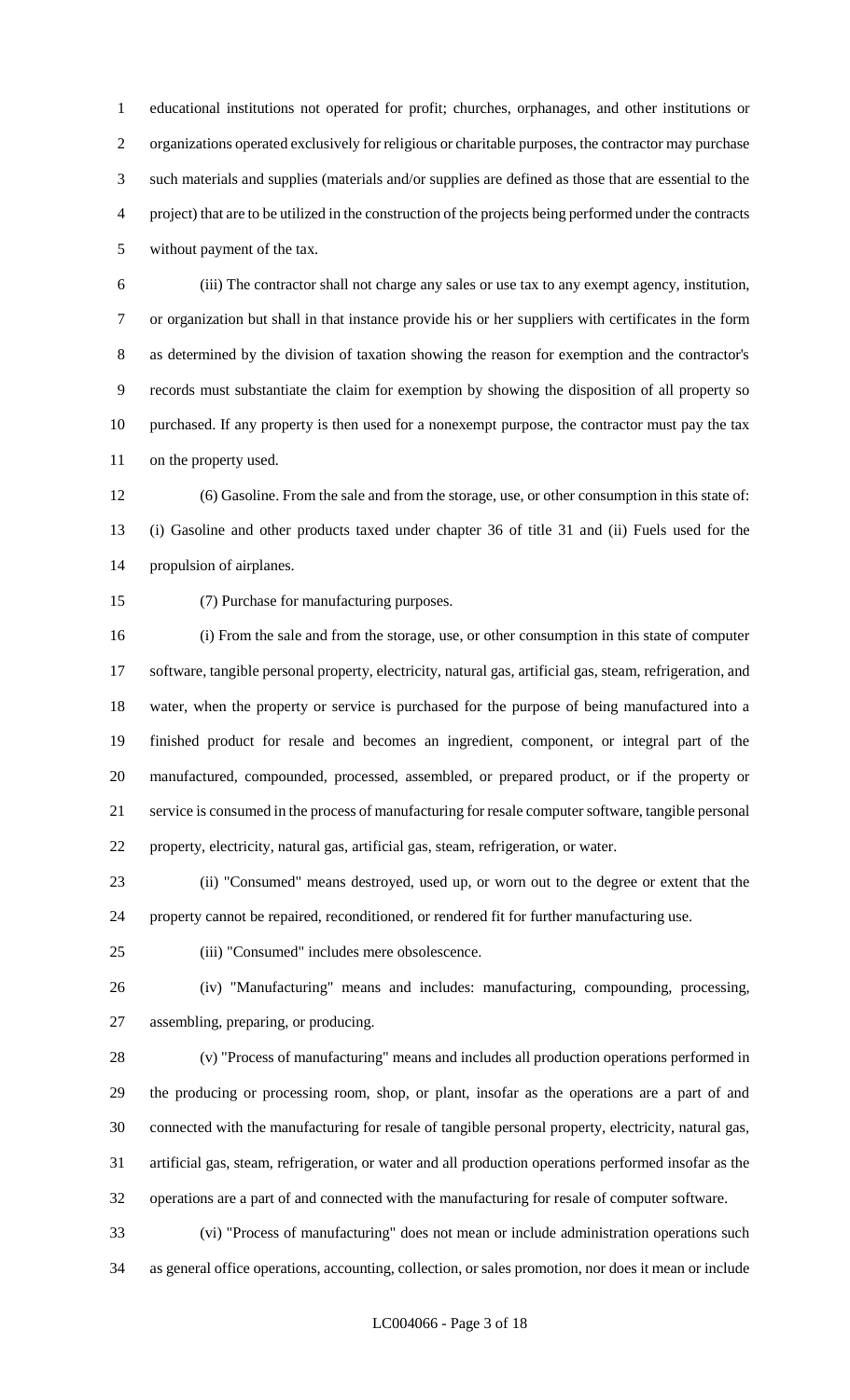distribution operations that occur subsequent to production operations, such as handling, storing, selling, and transporting the manufactured products, even though the administration and distribution operations are performed by, or in connection with, a manufacturing business.

 (8) State and political subdivisions. From the sale to, and from the storage, use, or other consumption by, this state, any city, town, district, or other political subdivision of this state. Every redevelopment agency created pursuant to chapter 31 of title 45 is deemed to be a subdivision of the municipality where it is located.

 (9) Food and food ingredients. From the sale and storage, use, or other consumption in this state of food and food ingredients as defined in § 44-18-7.1(l).

 For the purposes of this exemption "food and food ingredients" shall not include candy, soft drinks, dietary supplements, alcoholic beverages, tobacco, food sold through vending machines, or prepared food, as those terms are defined in § 44-18-7.1, unless the prepared food is: (i) Sold by a seller whose primary NAICS classification is manufacturing in sector 311,

except sub-sector 3118 (bakeries);

(ii) Sold in an unheated state by weight or volume as a single item;

 (iii) Bakery items, including: bread, rolls, buns, biscuits, bagels, croissants, pastries, donuts, danish, cakes, tortes, pies, tarts, muffins, bars, cookies, tortillas; and

 is not sold with utensils provided by the seller, including: plates, knives, forks, spoons, glasses, cups, napkins, or straws.

 (10) Medicines, drugs, and durable medical equipment. From the sale and from the storage, use, or other consumption in this state, of:

 (i) "Drugs" as defined in § 44-18-7.1(h)(i), sold on prescriptions, medical oxygen, and insulin whether or not sold on prescription. For purposes of this exemption drugs shall not include over-the-counter drugs and grooming and hygiene products as defined in § 44-18-7.1(h)(iii).

25 (ii) Durable medical equipment as defined in  $\S$  44-18-7.1(k) for home use only, including, but not limited to: syringe infusers, ambulatory drug delivery pumps, hospital beds, convalescent chairs, and chair lifts. Supplies used in connection with syringe infusers and ambulatory drug delivery pumps that are sold on prescription to individuals to be used by them to dispense or administer prescription drugs, and related ancillary dressings and supplies used to dispense or administer prescription drugs, shall also be exempt from tax.

 (11) Prosthetic devices and mobility enhancing equipment. From the sale and from the storage, use, or other consumption in this state, of prosthetic devices as defined in § 44-18-7.1(t), sold on prescription, including, but not limited to: artificial limbs, dentures, spectacles, eyeglasses, and artificial eyes; artificial hearing devices and hearing aids, whether or not sold on prescription;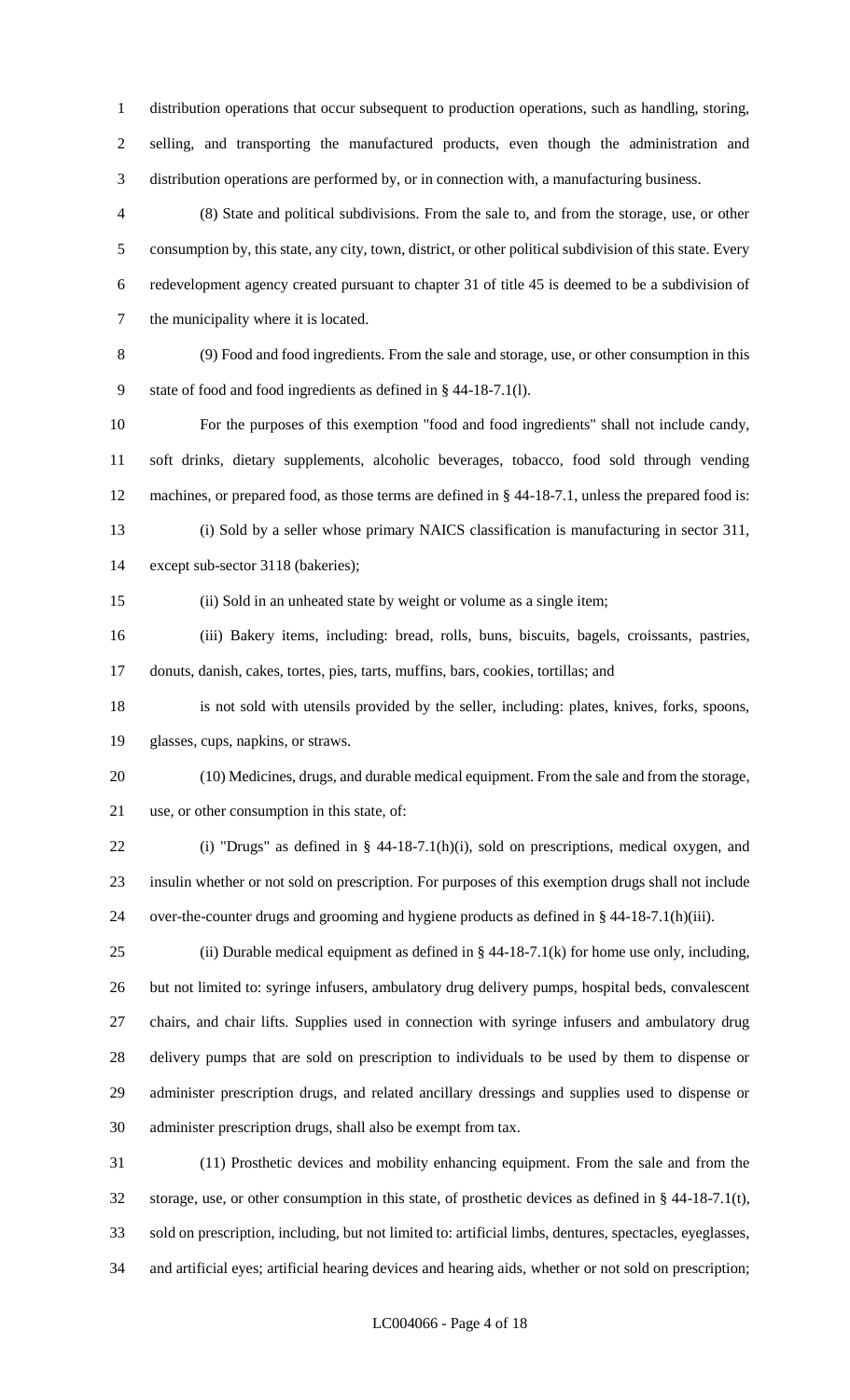and mobility enhancing equipment as defined in § 44-18-7.1(p), including wheelchairs, crutches, and canes.

 (12) Coffins, caskets, urns, shrouds and burial garments. From the sale and from the storage, use, or other consumption in this state of coffins, caskets, urns, shrouds, and other burial garments that are ordinarily sold by a funeral director as part of the business of funeral directing.

(13) Motor vehicles sold to nonresidents.

 (i) From the sale, subsequent to June 30, 1958, of a motor vehicle to a bona fide nonresident of this state who does not register the motor vehicle in this state, whether the sale or delivery of the motor vehicle is made in this state or at the place of residence of the nonresident. A motor vehicle sold to a bona fide nonresident whose state of residence does not allow a like exemption to its nonresidents is not exempt from the tax imposed under § 44-18-20. In that event, the bona fide nonresident pays a tax to Rhode Island on the sale at a rate equal to the rate that would be imposed in his or her state of residence not to exceed the rate that would have been imposed under § 44-18- 20. Notwithstanding any other provisions of law, a licensed motor vehicle dealer shall add and collect the tax required under this subdivision and remit the tax to the tax administrator under the provisions of chapters 18 and 19 of this title. When a Rhode Island licensed, motor vehicle dealer is required to add and collect the sales and use tax on the sale of a motor vehicle to a bona fide nonresident as provided in this section, the dealer in computing the tax takes into consideration the law of the state of the nonresident as it relates to the trade-in of motor vehicles.

20 (ii) The tax administrator, in addition to the provisions of §§ 44-19-27 and 44-19-28, may require any licensed motor vehicle dealer to keep records of sales to bona fide nonresidents as the tax administrator deems reasonably necessary to substantiate the exemption provided in this subdivision, including the affidavit of a licensed motor vehicle dealer that the purchaser of the motor vehicle was the holder of, and had in his or her possession a valid out-of-state motor vehicle registration or a valid out-of-state driver's license.

 (iii) Any nonresident who registers a motor vehicle in this state within ninety (90) days of the date of its sale to him or her is deemed to have purchased the motor vehicle for use, storage, or other consumption in this state, and is subject to, and liable for, the use tax imposed under the provisions of § 44-18-20.

 (14) Sales in public buildings by blind people. From the sale and from the storage, use, or other consumption in all public buildings in this state of all products or wares by any person licensed under § 40-9-11.1.

 (15) Air and water pollution control facilities. From the sale, storage, use, or other consumption in this state of tangible personal property or supplies acquired for incorporation into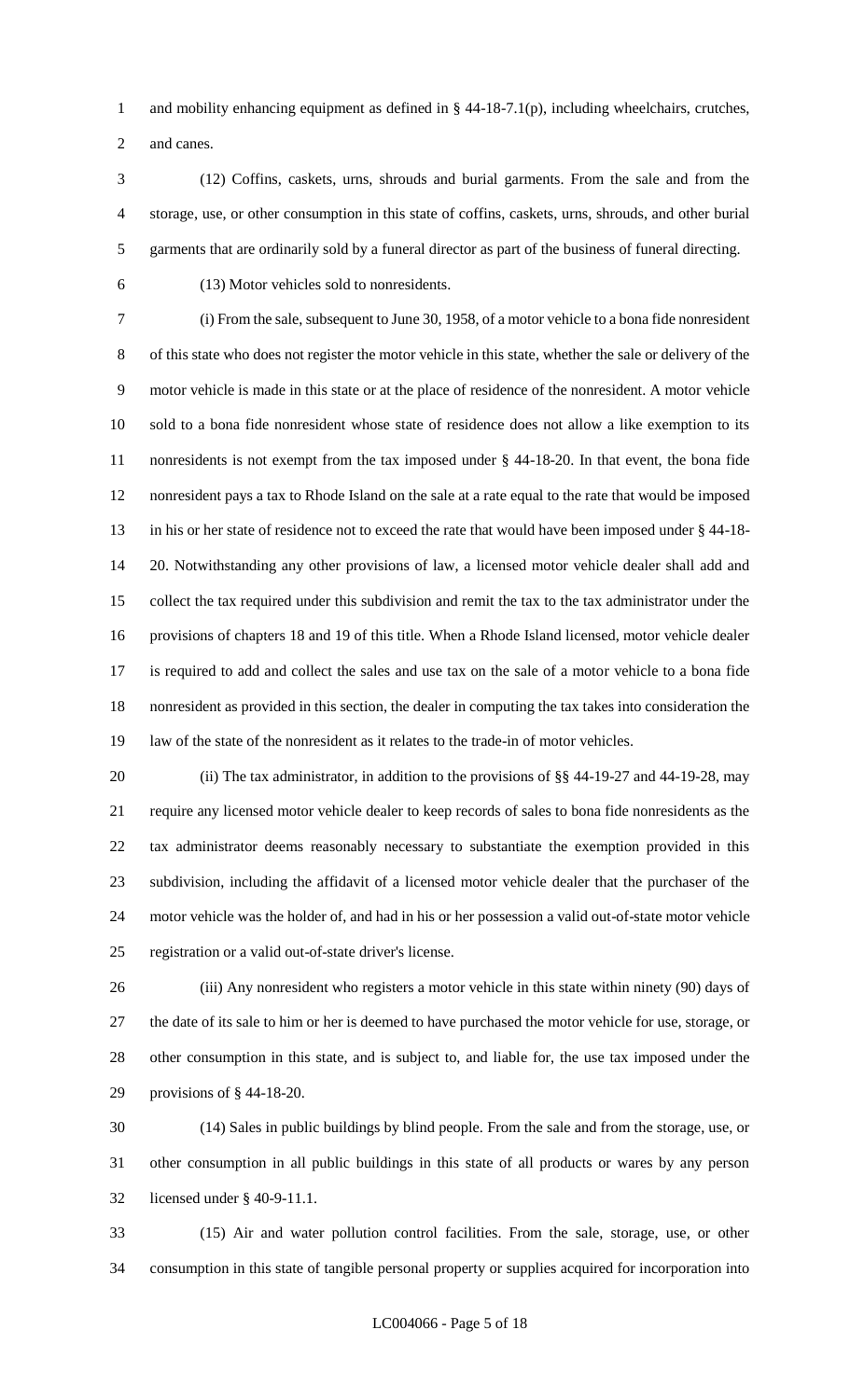or used and consumed in the operation of a facility, the primary purpose of which is to aid in the control of the pollution or contamination of the waters or air of the state, as defined in chapter 12 of title 46 and chapter 23 of title 23, respectively, and that has been certified as approved for that purpose by the director of environmental management. The director of environmental management may certify to a portion of the tangible personal property or supplies acquired for incorporation into those facilities or used and consumed in the operation of those facilities to the extent that that portion has as its primary purpose the control of the pollution or contamination of the waters or air of this state. As used in this subdivision, "facility" means any land, facility, device, building, machinery, or equipment.

 (16) Camps. From the rental charged for living quarters, or sleeping, or housekeeping accommodations at camps or retreat houses operated by religious, charitable, educational, or other organizations and associations mentioned in subsection (5), or by privately owned and operated summer camps for children.

 (17) Certain institutions. From the rental charged for living or sleeping quarters in an institution licensed by the state for the hospitalization, custodial, or nursing care of human beings. (18) Educational institutions. From the rental charged by any educational institution for living quarters, or sleeping, or housekeeping accommodations or other rooms or accommodations to any student or teacher necessitated by attendance at an educational institution. "Educational institution" as used in this section means an institution of learning not operated for profit that is empowered to confer diplomas, educational, literary, or academic degrees; that has a regular faculty, curriculum, and organized body of pupils or students in attendance throughout the usual school year; that keeps and furnishes to students and others records required and accepted for entrance to schools of secondary, collegiate, or graduate rank; and no part of the net earnings of which inures to the benefit of any individual.

(19) Motor vehicle and adaptive equipment for persons with disabilities.

 (i) From the sale of: (A) Special adaptations; (B) The component parts of the special 27 adaptations; or (C) A specially adapted motor vehicle; provided that the owner furnishes to the tax administrator an affidavit of a licensed physician to the effect that the specially adapted motor vehicle is necessary to transport a family member with a disability or where the vehicle has been specially adapted to meet the specific needs of the person with a disability. This exemption applies to not more than one motor vehicle owned and registered for personal, noncommercial use.

 (ii) For the purpose of this subsection the term "special adaptations" includes, but is not limited to: wheelchair lifts, wheelchair carriers, wheelchair ramps, wheelchair securements, hand controls, steering devices, extensions, relocations, and crossovers of operator controls, power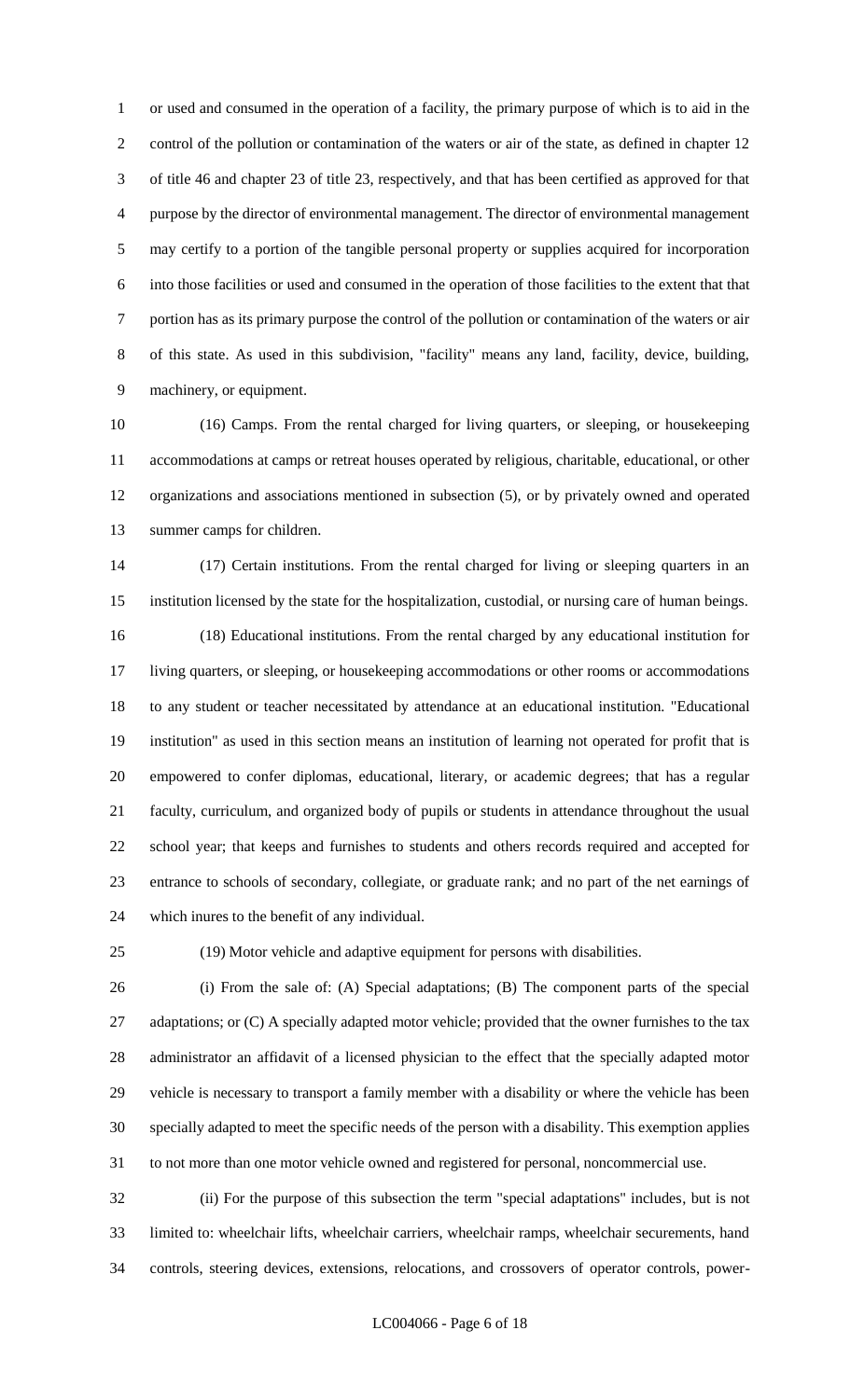assisted controls, raised tops or dropped floors, raised entry doors, or alternative signaling devices

to auditory signals.

 (iii) From the sale of: (a) Special adaptations, (b) The component parts of the special adaptations, for a "wheelchair accessible taxicab" as defined in § 39-14-1, and/or a "wheelchair accessible public motor vehicle" as defined in § 39-14.1-1.

 (iv) For the purpose of this subdivision the exemption for a "specially adapted motor vehicle" means a use tax credit not to exceed the amount of use tax that would otherwise be due on the motor vehicle, exclusive of any adaptations. The use tax credit is equal to the cost of the special adaptations, including installation.

 (20) Heating fuels. From the sale and from the storage, use, or other consumption in this state of every type of heating fuel.

 (21) Electricity and gas. From the sale and from the storage, use, or other consumption in 13 this state of electricity and gas.

(22) Manufacturing machinery and equipment.

 (i) From the sale and from the storage, use, or other consumption in this state of tools, dies, molds, machinery, equipment (including replacement parts), and related items to the extent used in an industrial plant in connection with the actual manufacture, conversion, or processing of tangible personal property, or to the extent used in connection with the actual manufacture, conversion, or processing of computer software as that term is utilized in industry numbers 7371, 7372, and 7373 in the standard industrial classification manual prepared by the Technical Committee on Industrial Classification, Office of Statistical Standards, Executive Office of the President, United States Bureau of the Budget, as revised from time to time, to be sold, or that machinery and equipment used in the furnishing of power to an industrial manufacturing plant. For the purposes of this subdivision, "industrial plant" means a factory at a fixed location primarily engaged in the manufacture, conversion, or processing of tangible personal property to be sold in the regular course of business;

 (ii) Machinery and equipment and related items are not deemed to be used in connection with the actual manufacture, conversion, or processing of tangible personal property, or in connection with the actual manufacture, conversion, or processing of computer software as that term is utilized in industry numbers 7371, 7372, and 7373 in the standard industrial classification manual prepared by the Technical Committee on Industrial Classification, Office of Statistical Standards, Executive Office of the President, United States Bureau of the Budget, as revised from time to time, to be sold to the extent the property is used in administration or distribution operations; (iii) Machinery and equipment and related items used in connection with the actual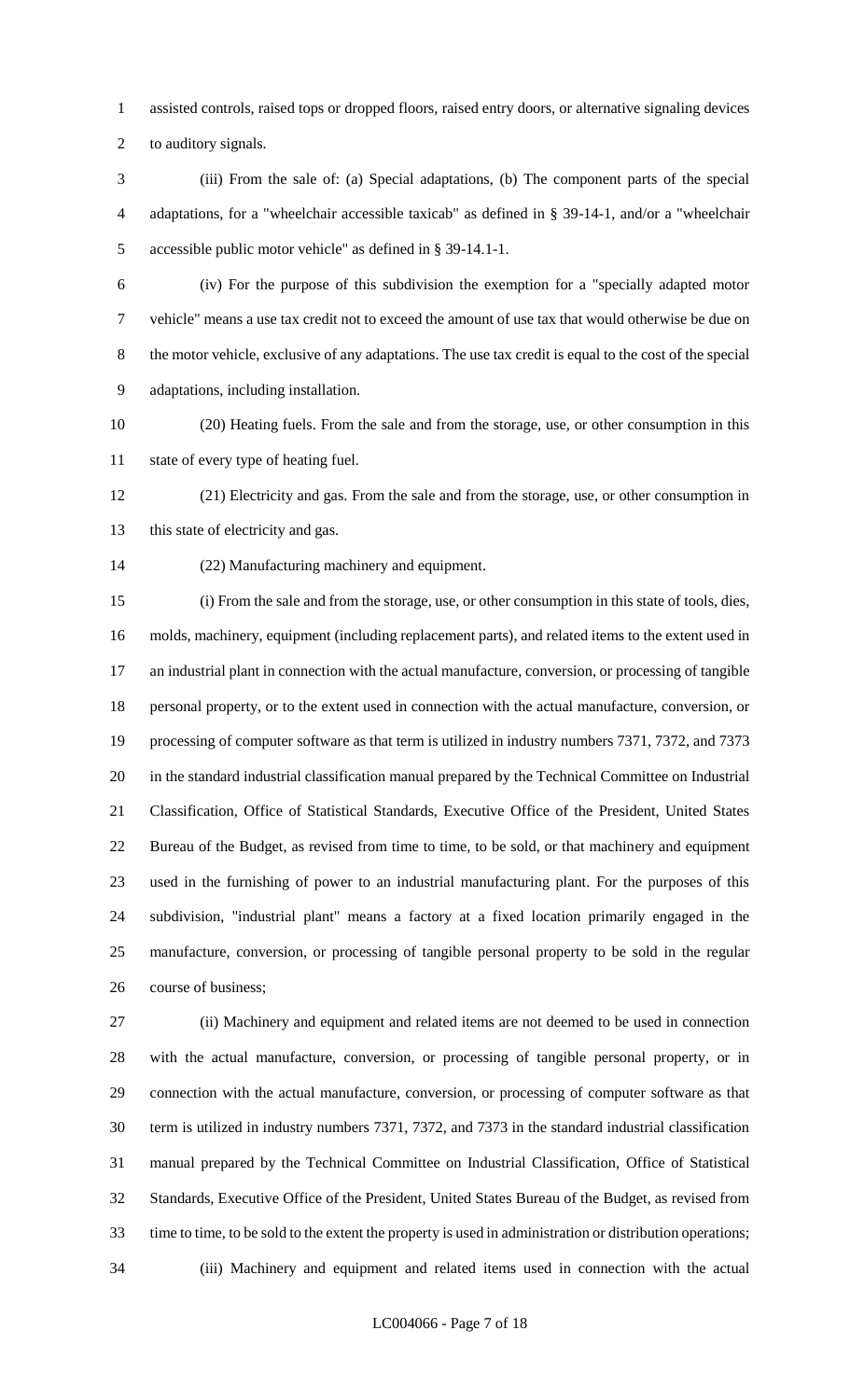manufacture, conversion, or processing of any computer software or any tangible personal property 2 that is not to be sold and that would be exempt under subdivision (7) or this subdivision if purchased from a vendor or machinery and equipment and related items used during any manufacturing, converting, or processing function is exempt under this subdivision even if that operation, function, or purpose is not an integral or essential part of a continuous production flow or manufacturing process;

 (iv) Where a portion of a group of portable or mobile machinery is used in connection with the actual manufacture, conversion, or processing of computer software or tangible personal property to be sold, as previously defined, that portion, if otherwise qualifying, is exempt under this subdivision even though the machinery in that group is used interchangeably and not otherwise identifiable as to use.

 (23) Trade-in value of motor vehicles. From the sale and from the storage, use, or other consumption in this state of so much of the purchase price paid for a new or used automobile as is allocated for a trade-in allowance on the automobile of the buyer given in trade to the seller, or of the proceeds applicable only to the automobile as are received from the manufacturer of automobiles for the repurchase of the automobile whether the repurchase was voluntary or not towards the purchase of a new or used automobile by the buyer. For the purpose of this subdivision, the word "automobile" means a private passenger automobile not used for hire and does not refer to any other type of motor vehicle.

(24) Precious metal bullion.

 (i) From the sale and from the storage, use, or other consumption in this state of precious metal bullion, substantially equivalent to a transaction in securities or commodities.

 (ii) For purposes of this subdivision, "precious metal bullion" means any elementary precious metal that has been put through a process of smelting or refining, including, but not limited to: gold, silver, platinum, rhodium, and chromium, and that is in a state or condition that its value depends upon its content and not upon its form.

 (iii) The term does not include fabricated precious metal that has been processed or manufactured for some one or more specific and customary industrial, professional, or artistic uses. (25) Commercial vessels. From sales made to a commercial ship, barge, or other vessel of

 fifty (50) tons burden or over, primarily engaged in interstate or foreign commerce, and from the repair, alteration, or conversion of the vessels, and from the sale of property purchased for the use of the vessels including provisions, supplies, and material for the maintenance and/or repair of the vessels.

(26) Commercial fishing vessels. From the sale and from the storage, use, or other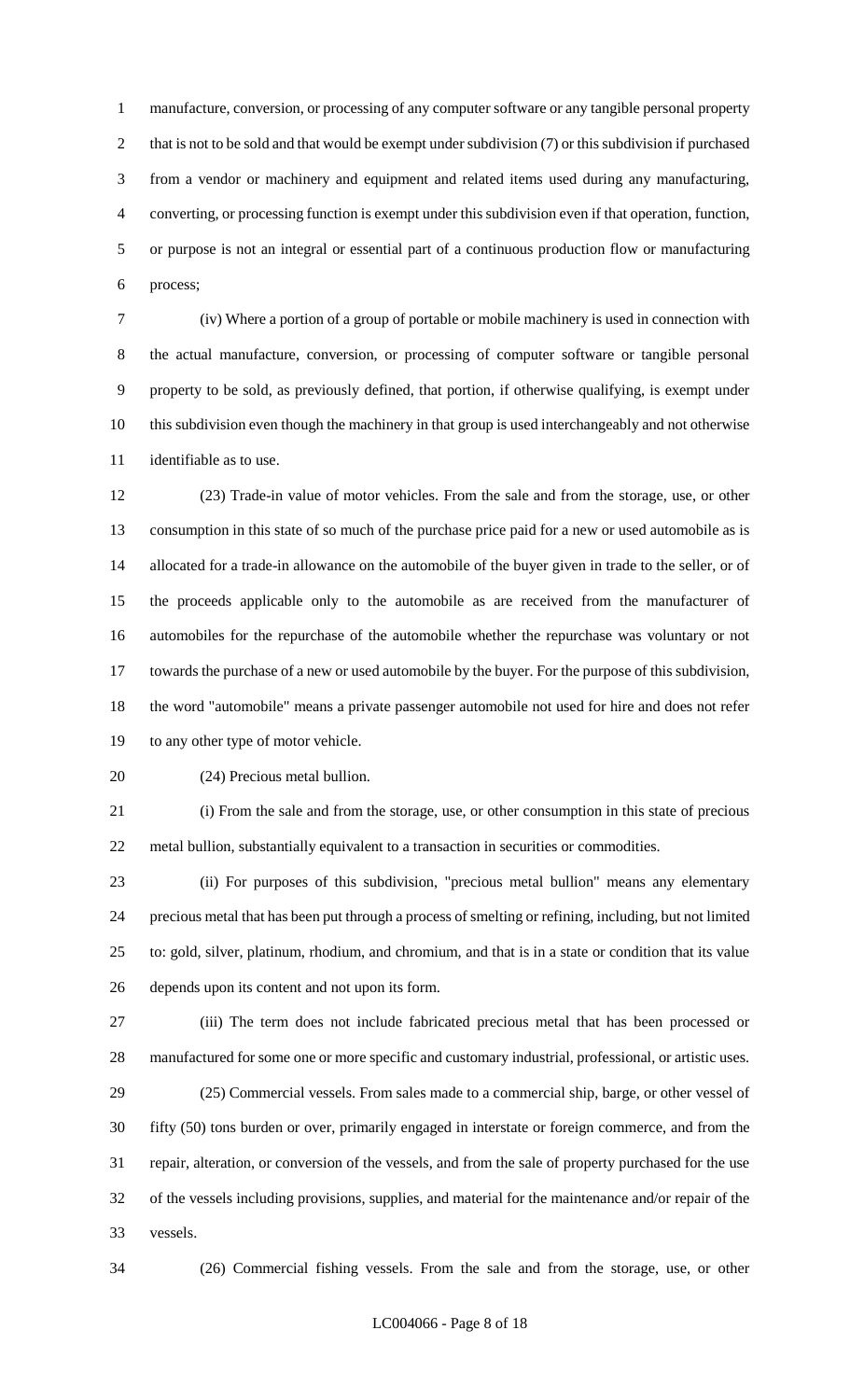consumption in this state of vessels and other watercraft that are in excess of five (5) net tons and that are used exclusively for "commercial fishing," as defined in this subdivision, and from the repair, alteration, or conversion of those vessels and other watercraft, and from the sale of property purchased for the use of those vessels and other watercraft including provisions, supplies, and material for the maintenance and/or repair of the vessels and other watercraft and the boats nets, cables, tackle, and other fishing equipment appurtenant to or used in connection with the commercial fishing of the vessels and other watercraft. "Commercial fishing" means taking or attempting to take any fish, shellfish, crustacea, or bait species with the intent of disposing of it for profit or by sale, barter, trade, or in commercial channels. The term does not include subsistence fishing, i.e., the taking for personal use and not for sale or barter; or sport fishing; but shall include vessels and other watercraft with a Rhode Island party and charter boat license issued by the department of environmental management pursuant to § 20-2-27.1 that meet the following criteria: (i) The operator must have a current United States Coast Guard (U.S.C.G.) license to carry passengers for hire; (ii) U.S.C.G. vessel documentation in the coast wide fishery trade; (iii) U.S.C.G. vessel documentation as to proof of Rhode Island home port status or a Rhode Island boat registration to prove Rhode Island home port status; and (iv) The vessel must be used as a commercial passenger carrying fishing vessel to carry passengers for fishing. The vessel must be able to demonstrate that at least fifty percent (50%) of its annual gross income derives from charters or provides documentation of a minimum of one hundred (100) charter trips annually; and (v) The vessel must have a valid Rhode Island party and charter boat license. The tax administrator shall implement the provisions of this subdivision by promulgating rules and regulations relating thereto. (27) Clothing and footwear. From the sales of articles of clothing, including footwear, intended to be worn or carried on or about the human body for sales prior to October 1, 2012. Effective October 1, 2012, the exemption will apply to the sales of articles of clothing, including footwear, intended to be worn or carried on or about the human body up to two hundred and fifty dollars (\$250) of the sales price per item. For the purposes of this section, "clothing or footwear" does not include clothing accessories or equipment or special clothing or footwear primarily designed for athletic activity or protective use as these terms are defined in section 44-18-7.1(f). In recognition of the work being performed by the streamlined sales and use tax governing board, upon passage of any federal law that authorizes states to require remote sellers to collect and remit sales and use taxes, this unlimited exemption will apply as it did prior to October 1, 2012. The unlimited exemption on sales of clothing and footwear shall take effect on the date that the state requires remote sellers to collect and remit sales and use taxes.

(28) Water for residential use. From the sale and from the storage, use, or other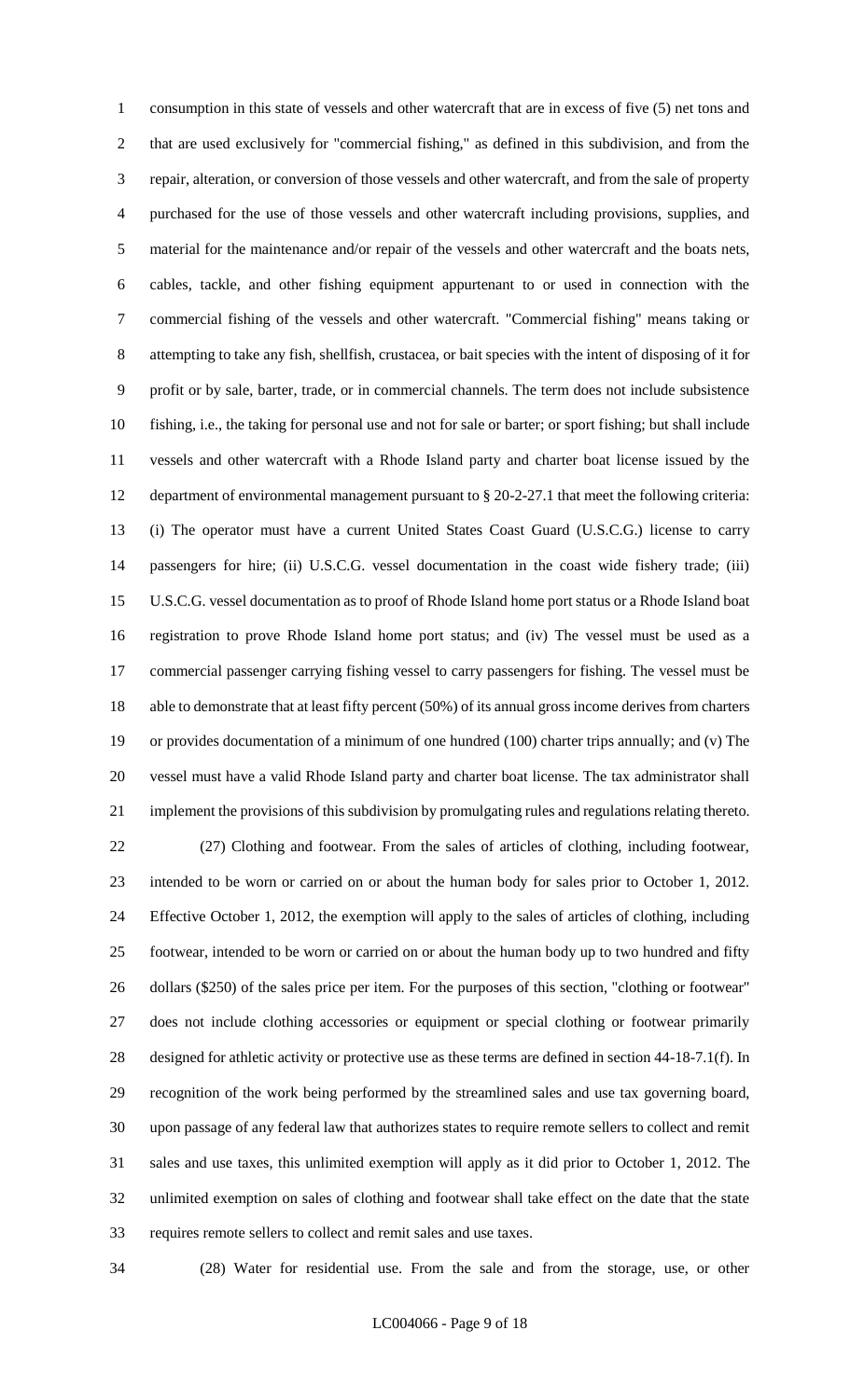consumption in this state of water furnished for domestic use by occupants of residential premises. (29) Bibles. [Unconstitutional; see Ahlburn v. Clark, 728 A.2d 449 (R.I. 1999); see Notes to Decisions.] From the sale and from the storage, use, or other consumption in the state of any canonized scriptures of any tax-exempt nonprofit religious organization including, but not limited to, the Old Testament and the New Testament versions.

(30) Boats.

 (i) From the sale of a boat or vessel to a bona fide nonresident of this state who does not register the boat or vessel in this state or document the boat or vessel with the United States government at a home port within the state, whether the sale or delivery of the boat or vessel is made in this state or elsewhere; provided, that the nonresident transports the boat within thirty (30) days after delivery by the seller outside the state for use thereafter solely outside the state.

 (ii) The tax administrator, in addition to the provisions of §§ 44-19-27 and 44-19-28, may require the seller of the boat or vessel to keep records of the sales to bona fide nonresidents as the tax administrator deems reasonably necessary to substantiate the exemption provided in this subdivision, including the affidavit of the seller that the buyer represented himself or herself to be a bona fide nonresident of this state and of the buyer that he or she is a nonresident of this state.

 (31) Youth activities equipment. From the sale, storage, use, or other consumption in this state of items for not more than twenty dollars (\$20.00) each by nonprofit Rhode Island eleemosynary organizations, for the purposes of youth activities that the organization is formed to sponsor and support; and by accredited elementary and secondary schools for the purposes of the schools or of organized activities of the enrolled students.

 (32) Farm equipment. From the sale and from the storage or use of machinery and equipment used directly for commercial farming and agricultural production; including, but not limited to: tractors, ploughs, harrows, spreaders, seeders, milking machines, silage conveyors, balers, bulk milk storage tanks, trucks with farm plates, mowers, combines, irrigation equipment, greenhouses and greenhouse coverings, graders and packaging machines, tools and supplies and other farming equipment, including replacement parts appurtenant to or used in connection with commercial farming and tools and supplies used in the repair and maintenance of farming equipment. "Commercial farming" means the keeping or boarding of five (5) or more horses or the production within this state of agricultural products, including, but not limited to, field or orchard crops, livestock, dairy, and poultry, or their products, where the keeping, boarding, or production provides at least two thousand five hundred dollars (\$2,500) in annual gross sales to the operator, whether an individual, a group, a partnership, or a corporation for exemptions issued prior to July 1, 2002. For exemptions issued or renewed after July 1, 2002, there shall be two (2) levels. Level I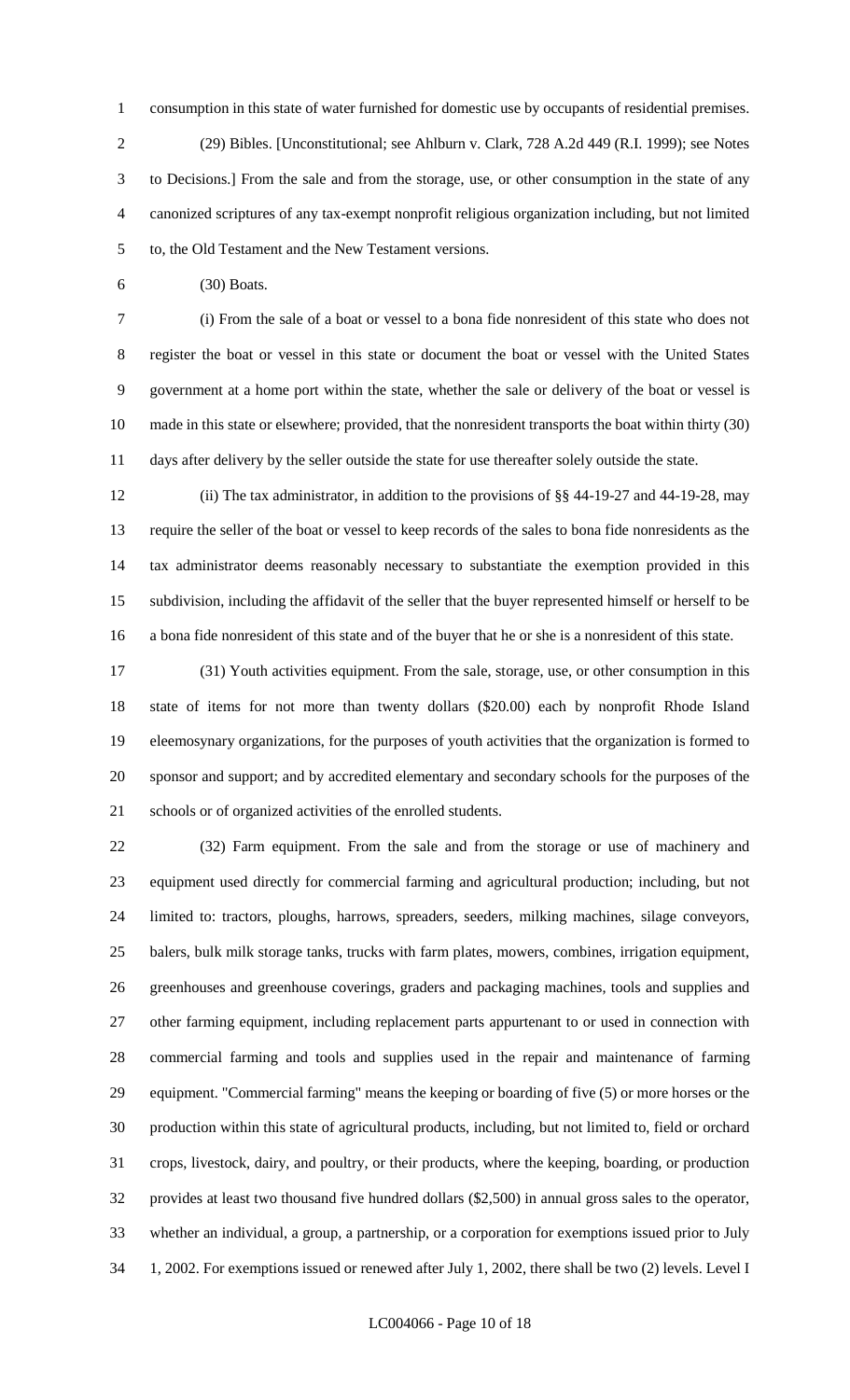shall be based on proof of annual, gross sales from commercial farming of at least twenty-five hundred dollars (\$2,500) and shall be valid for purchases subject to the exemption provided in this subdivision except for motor vehicles with an excise tax value of five thousand dollars (\$5,000) or greater. Level II shall be based on proof of annual gross sales from commercial farming of at least ten thousand dollars (\$10,000) or greater and shall be valid for purchases subject to the exemption provided in this subdivision including motor vehicles with an excise tax value of five thousand dollars (\$5,000) or greater. For the initial issuance of the exemptions, proof of the requisite amount of annual gross sales from commercial farming shall be required for the prior year; for any renewal of an exemption granted in accordance with this subdivision at either level I or level II, proof of gross annual sales from commercial farming at the requisite amount shall be required for each of 11 the prior two (2) years. Certificates of exemption issued or renewed after July 1, 2002, shall clearly indicate the level of the exemption and be valid for four (4) years after the date of issue. This exemption applies even if the same equipment is used for ancillary uses, or is temporarily used for a non-farming or a non-agricultural purpose, but shall not apply to motor vehicles acquired after July 1, 2002, unless the vehicle is a farm vehicle as defined pursuant to § 31-1-8 and is eligible for registration displaying farm plates as provided for in § 31-3-31.

 (33) Compressed air. From the sale and from the storage, use, or other consumption in the state of compressed air.

 (34) Flags. From the sale and from the storage, consumption, or other use in this state of United States, Rhode Island or POW-MIA flags.

 (35) Motor vehicle and adaptive equipment to certain veterans. From the sale of a motor vehicle and adaptive equipment to and for the use of a veteran with a service-connected loss of or the loss of use of a leg, foot, hand, or arm, or any veteran who is a double amputee, whether service connected or not. The motor vehicle must be purchased by and especially equipped for use by the qualifying veteran. Certificate of exemption or refunds of taxes paid is granted under rules or regulations that the tax administrator may prescribe.

 (36) Textbooks. From the sale and from the storage, use, or other consumption in this state of textbooks by an "educational institution," as defined in subsection (18) of this section, and any educational institution within the purview of § 16-63-9(4), and used textbooks by any purveyor.

 (37) Tangible personal property and supplies used in on-site hazardous waste recycling, reuse, or treatment. From the sale, storage, use, or other consumption in this state of tangible personal property or supplies used or consumed in the operation of equipment, the exclusive function of which is the recycling, reuse, or recovery of materials (other than precious metals, as defined in subdivision (24)(ii) of this section) from the treatment of "hazardous wastes," as defined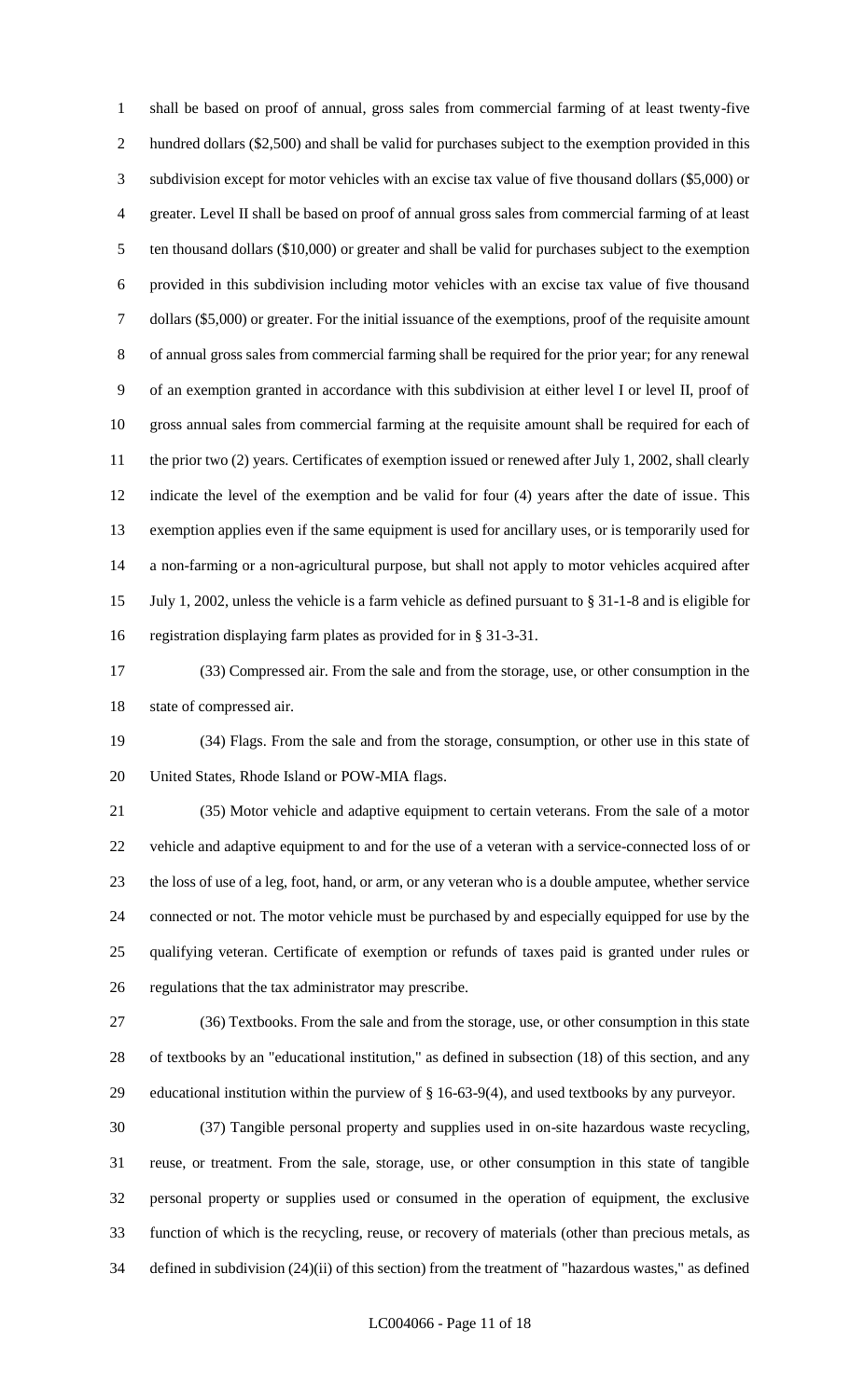in § 23-19.1-4, where the "hazardous wastes" are generated in Rhode Island solely by the same taxpayer and where the personal property is located at, in, or adjacent to a generating facility of the taxpayer in Rhode Island. The taxpayer shall procure an order from the director of the department of environmental management certifying that the equipment and/or supplies as used or consumed, qualify for the exemption under this subdivision. If any information relating to secret processes or methods of manufacture, production, or treatment is disclosed to the department of environmental management only to procure an order, and is a "trade secret" as defined in § 28-21-10(b), it is not open to public inspection or publicly disclosed unless disclosure is required under chapter 21 of title 28 or chapter 24.4 of title 23.

 (38) Promotional and product literature of boat manufacturers. From the sale and from the storage, use, or other consumption of promotional and product literature of boat manufacturers shipped to points outside of Rhode Island that either: (i) Accompany the product that is sold; (ii) Are shipped in bulk to out-of-state dealers for use in the sale of the product; or (iii) Are mailed to customers at no charge.

 (39) Food items paid for by food stamps. From the sale and from the storage, use, or other consumption in this state of eligible food items payment for which is properly made to the retailer 17 in the form of U.S. government food stamps issued in accordance with the Food Stamp Act of 1977, 7 U.S.C. § 2011 et seq.

 (40) Transportation charges. From the sale or hiring of motor carriers as defined in § 39- 12-2(12) to haul goods, when the contract or hiring cost is charged by a motor freight tariff filed with the Rhode Island public utilities commission on the number of miles driven or by the number of hours spent on the job.

 (41) Trade-in value of boats. From the sale and from the storage, use, or other consumption in this state of so much of the purchase price paid for a new or used boat as is allocated for a trade- in allowance on the boat of the buyer given in trade to the seller or of the proceeds applicable only to the boat as are received from an insurance claim as a result of a stolen or damaged boat, towards the purchase of a new or used boat by the buyer.

 (42) Equipment used for research and development. From the sale and from the storage, use, or other consumption of equipment to the extent used for research and development purposes by a qualifying firm. For the purposes of this subsection, "qualifying firm" means a business for which the use of research and development equipment is an integral part of its operation and "equipment" means scientific equipment, computers, software, and related items.

 (43) Coins. From the sale and from the other consumption in this state of coins having numismatic or investment value.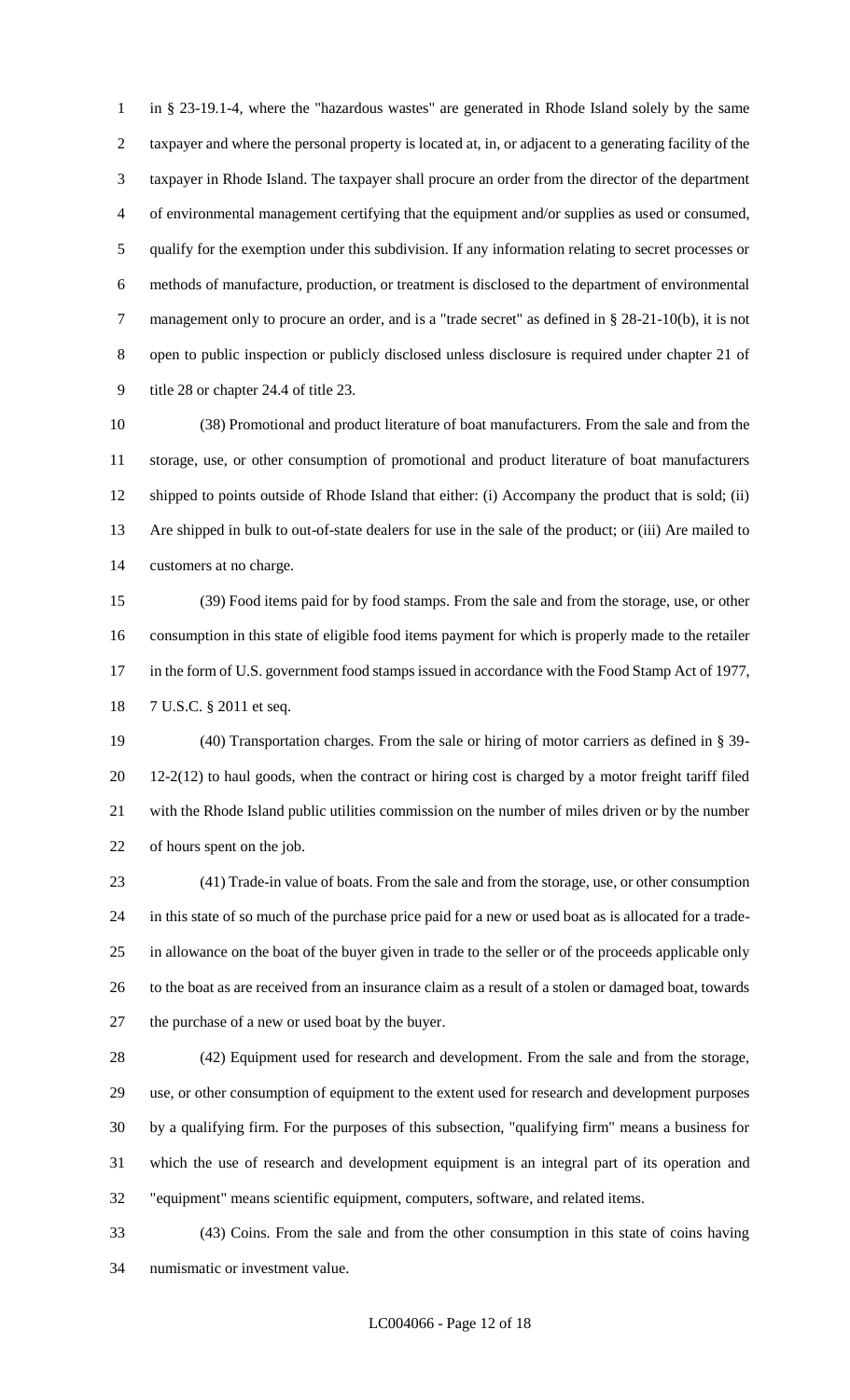(44) Farm structure construction materials. Lumber, hardware, and other materials used in the new construction of farm structures, including production facilities such as, but not limited to: farrowing sheds, free stall and stanchion barns, milking parlors, silos, poultry barns, laying houses, fruit and vegetable storages, rooting cellars, propagation rooms, greenhouses, packing rooms, machinery storage, seasonal farm worker housing, certified farm markets, bunker and trench silos, feed storage sheds, and any other structures used in connection with commercial farming.

 (45) Telecommunications carrier access service. Carrier access service or telecommunications service when purchased by a telecommunications company from another telecommunications company to facilitate the provision of telecommunications service.

 (46) Boats or vessels brought into the state exclusively for winter storage, maintenance, repair, or sale. Notwithstanding the provisions of §§ 44-18-10, 44-18-11 and 44-18-20, the tax imposed by § 44-18-20 is not applicable for the period commencing on the first day of October in any year up to and including the 30th day of April next succeeding with respect to the use of any boat or vessel within this state exclusively for purposes of: (i) Delivery of the vessel to a facility in this state for storage, including dry storage and storage in water by means of apparatus preventing ice damage to the hull, maintenance, or repair; (ii) The actual process of storage, maintenance, or repair of the boat or vessel; or (iii) Storage for the purpose of selling the boat or vessel.

 (47) Jewelry display product. From the sale and from the storage, use, or other consumption in this state of tangible personal property used to display any jewelry product; provided that title to the jewelry display product is transferred by the jewelry manufacturer or seller and that the jewelry display product is shipped out of state for use solely outside the state and is not returned to the jewelry manufacturer or seller.

 (48) Boats or vessels generally. Notwithstanding the provisions of this chapter, the tax imposed by §§ 44-18-20 and 44-18-18 shall not apply with respect to the sale and to the storage, use, or other consumption in this state of any new or used boat. The exemption provided for in this subdivision does not apply after October 1, 1993, unless prior to October 1, 1993, the federal ten percent (10%) surcharge on luxury boats is repealed.

 (49) Banks and regulated investment companies interstate toll-free calls. Notwithstanding the provisions of this chapter, the tax imposed by this chapter does not apply to the furnishing of interstate and international, toll-free terminating telecommunication service that is used directly and exclusively by or for the benefit of an eligible company as defined in this subdivision; provided that an eligible company employs on average during the calendar year no less than five hundred (500) "full-time equivalent employees" as that term is defined in § 42-64.5-2. For purposes of this section, an "eligible company" means a "regulated investment company" as that term is defined in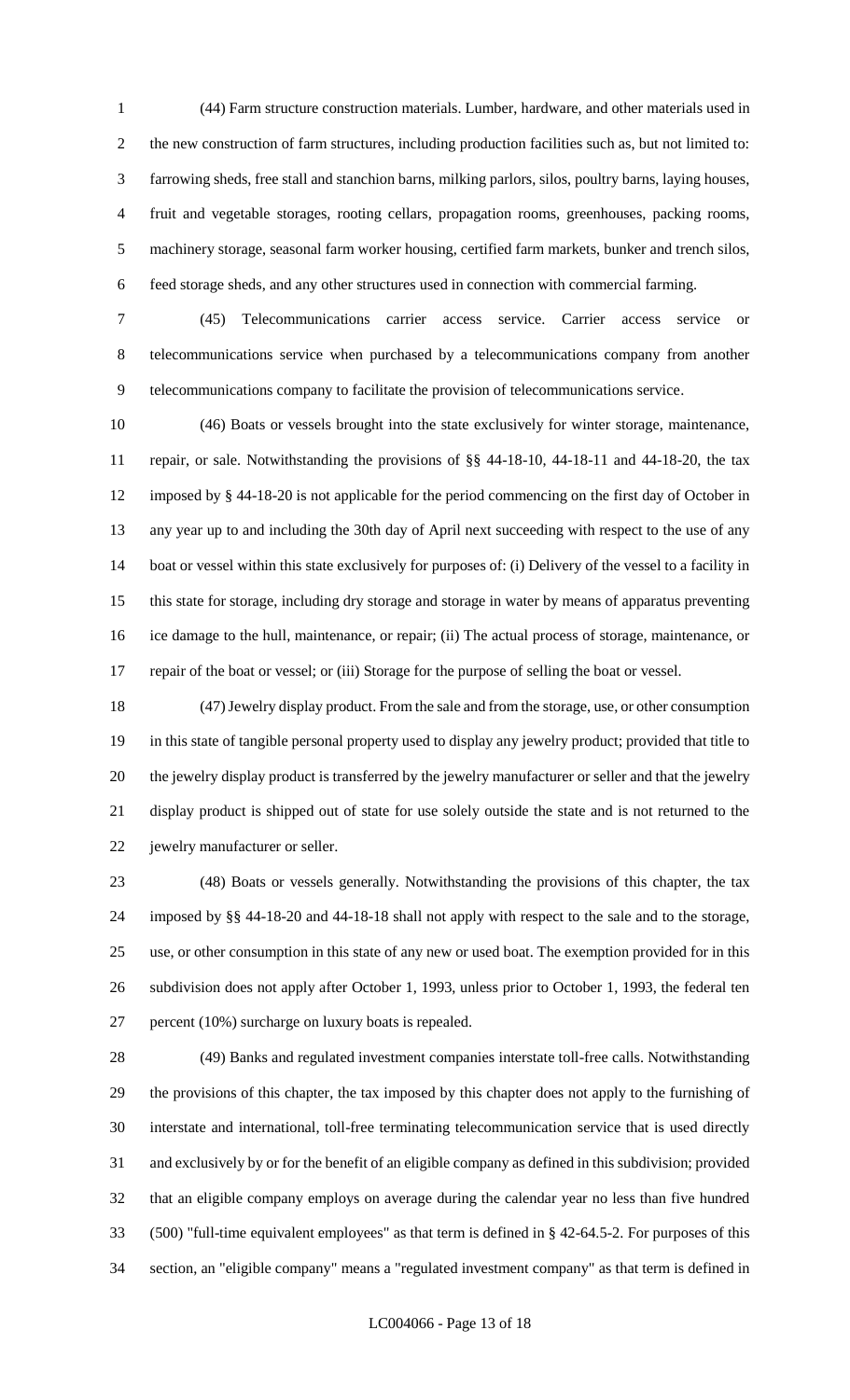1 the Internal Revenue Code of 1986, 26 U.S.C. § 851, or a corporation to the extent the service is provided, directly or indirectly, to or on behalf of a regulated investment company, an employee benefit plan, a retirement plan or a pension plan, or a state-chartered bank.

 (50) Mobile and manufactured homes generally. From the sale and from the storage, use, or other consumption in this state of mobile and/or manufactured homes as defined and subject to taxation pursuant to the provisions of chapter 44 of title 31.

(51) Manufacturing business reconstruction materials.

 (i) From the sale and from the storage, use, or other consumption in this state of lumber, hardware, and other building materials used in the reconstruction of a manufacturing business facility that suffers a disaster, as defined in this subdivision, in this state. "Disaster" means any occurrence, natural or otherwise, that results in the destruction of sixty percent (60%) or more of an operating manufacturing business facility within this state. "Disaster" does not include any damage resulting from the willful act of the owner of the manufacturing business facility.

 (ii) Manufacturing business facility includes, but is not limited to, the structures housing the production and administrative facilities.

 (iii) In the event a manufacturer has more than one manufacturing site in this state, the sixty 17 percent (60%) provision applies to the damages suffered at that one site.

 (iv) To the extent that the costs of the reconstruction materials are reimbursed by insurance, this exemption does not apply.

 (52) Tangible personal property and supplies used in the processing or preparation of floral products and floral arrangements. From the sale, storage, use, or other consumption in this state of tangible personal property or supplies purchased by florists, garden centers, or other like producers or vendors of flowers, plants, floral products, and natural and artificial floral arrangements that are ultimately sold with flowers, plants, floral products, and natural and artificial floral arrangements or are otherwise used in the decoration, fabrication, creation, processing, or preparation of flowers, plants, floral products, or natural and artificial floral arrangements, including descriptive labels, stickers, and cards affixed to the flower, plant, floral product, or arrangement, artificial flowers, spray materials, floral paint and tint, plant shine, flower food, insecticide, and fertilizers.

 (53) Horse food products. From the sale and from the storage, use, or other consumption in this state of horse food products purchased by a person engaged in the business of the boarding of horses.

(54) Non-motorized recreational vehicles sold to nonresidents.

 (i) From the sale, subsequent to June 30, 2003, of a non-motorized recreational vehicle to a bona fide nonresident of this state who does not register the non-motorized recreational vehicle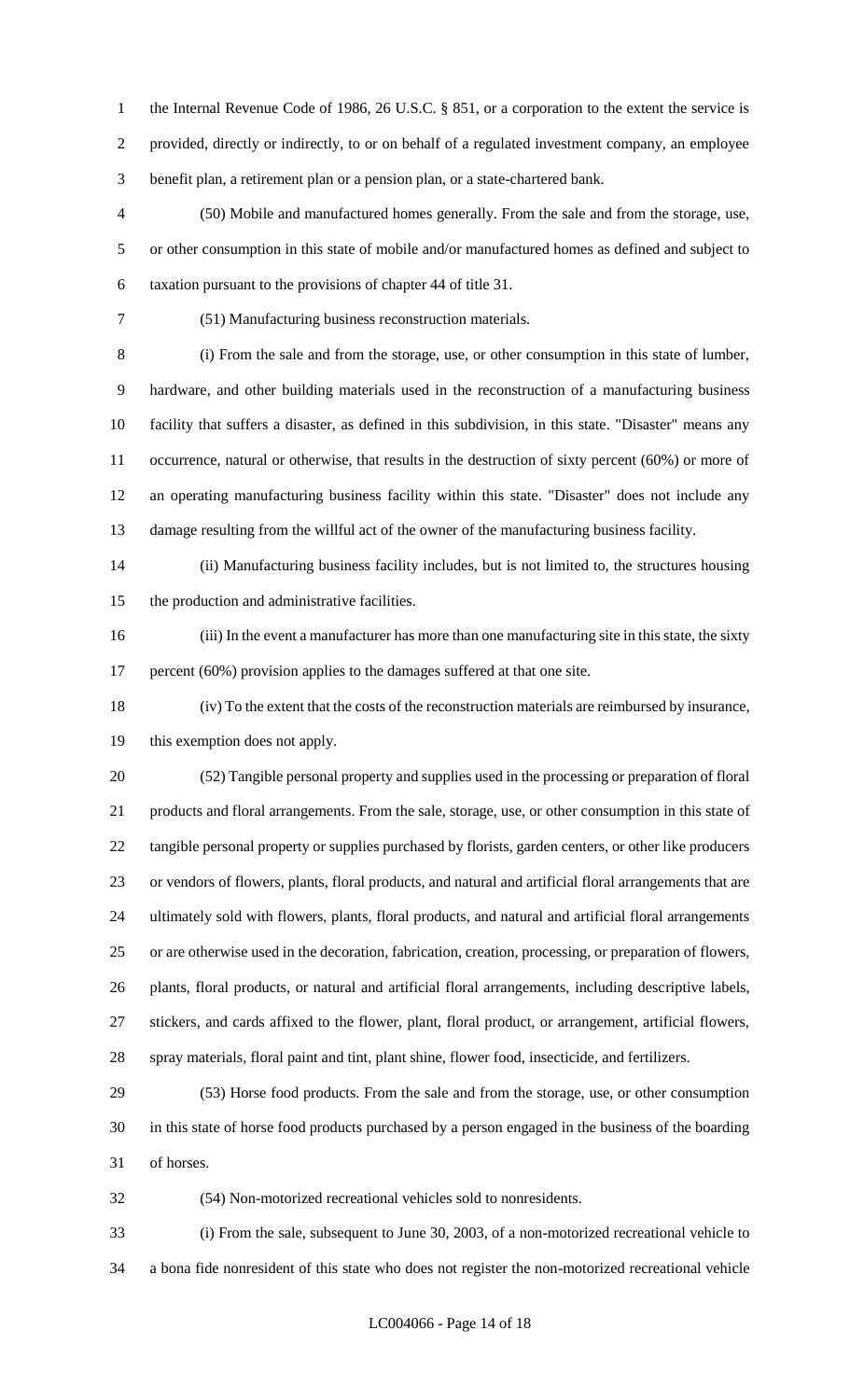in this state, whether the sale or delivery of the non-motorized recreational vehicle is made in this state or at the place of residence of the nonresident; provided that a non-motorized recreational vehicle sold to a bona fide nonresident whose state of residence does not allow a like exemption to its nonresidents is not exempt from the tax imposed under § 44-18-20; provided, further, that in that event the bona fide nonresident pays a tax to Rhode Island on the sale at a rate equal to the rate that would be imposed in his or her state of residence not to exceed the rate that would have been imposed under § 44-18-20. Notwithstanding any other provisions of law, a licensed, non-motorized recreational vehicle dealer shall add and collect the tax required under this subdivision and remit the tax to the tax administrator under the provisions of chapters 18 and 19 of this title. Provided, that when a Rhode Island licensed, non-motorized recreational vehicle dealer is required to add and collect the sales and use tax on the sale of a non-motorized recreational vehicle to a bona fide nonresident as provided in this section, the dealer in computing the tax takes into consideration the law of the state of the nonresident as it relates to the trade-in of motor vehicles.

 (ii) The tax administrator, in addition to the provisions of §§ 44-19-27 and 44-19-28, may require any licensed, non-motorized recreational vehicle dealer to keep records of sales to bona fide nonresidents as the tax administrator deems reasonably necessary to substantiate the exemption provided in this subdivision, including the affidavit of a licensed, non-motorized recreational vehicle dealer that the purchaser of the non-motorized recreational vehicle was the holder of, and had in his or her possession a valid out-of-state non-motorized recreational vehicle registration or a valid out-of-state driver's license.

 (iii) Any nonresident who registers a non-motorized recreational vehicle in this state within ninety (90) days of the date of its sale to him or her is deemed to have purchased the non-motorized recreational vehicle for use, storage, or other consumption in this state, and is subject to, and liable for, the use tax imposed under the provisions of § 44-18-20.

 (iv) "Non-motorized recreational vehicle" means any portable dwelling designed and constructed to be used as a temporary dwelling for travel, camping, recreational, and vacation use that is eligible to be registered for highway use, including, but not limited to, "pick-up coaches" or "pick-up campers," "travel trailers," and "tent trailers" as those terms are defined in chapter 1 of title 31.

 (55) Sprinkler and fire alarm systems in existing buildings. From the sale in this state of sprinkler and fire alarm systems; emergency lighting and alarm systems; and the materials necessary and attendant to the installation of those systems that are required in buildings and occupancies existing therein in July 2003 in order to comply with any additional requirements for such buildings arising directly from the enactment of the Comprehensive Fire Safety Act of 2003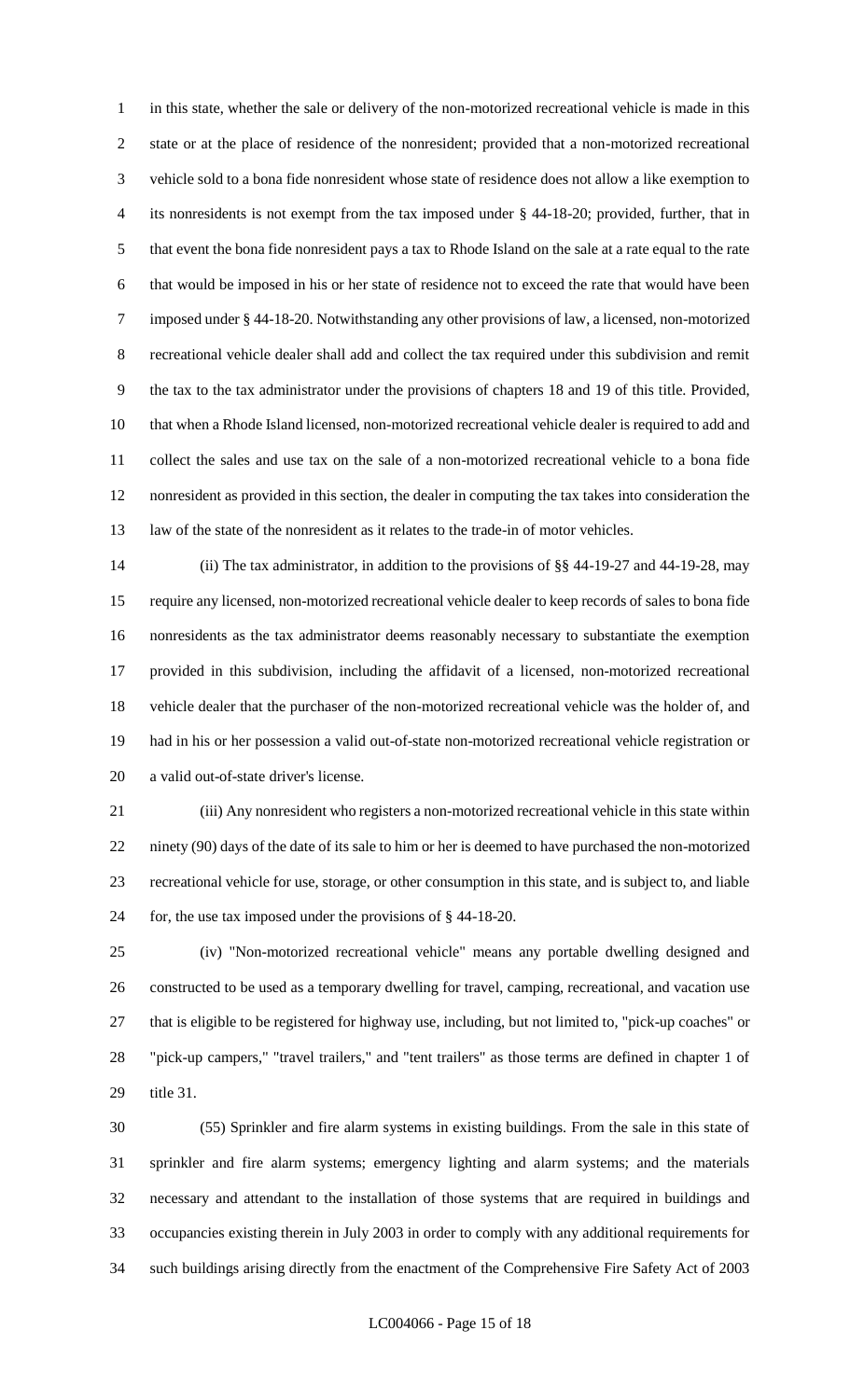and that are not required by any other provision of law or ordinance or regulation adopted pursuant to that act. The exemption provided in this subdivision shall expire on December 31, 2008.

 (56) Aircraft. Notwithstanding the provisions of this chapter, the tax imposed by §§ 44-18- 18 and 44-18-20 shall not apply with respect to the sale and to the storage, use, or other consumption in this state of any new or used aircraft or aircraft parts.

 (57) Renewable energy products. Notwithstanding any other provisions of Rhode Island general laws, the following products shall also be exempt from sales tax: solar photovoltaic modules or panels, or any module or panel that generates electricity from light; solar thermal collectors, including, but not limited to, those manufactured with flat glass plates, extruded plastic, sheet metal, and/or evacuated tubes; geothermal heat pumps, including both water-to-water and water-to-air type pumps; wind turbines; towers used to mount wind turbines if specified by or sold by a wind turbine manufacturer; DC to AC inverters that interconnect with utility power lines; and manufactured mounting racks and ballast pans for solar collector, module, or panel installation. Not to include materials that could be fabricated into such racks; monitoring and control equipment, if specified or supplied by a manufacturer of solar thermal, solar photovoltaic, geothermal, or wind energy systems or if required by law or regulation for such systems but not to include pumps, fans or plumbing or electrical fixtures unless shipped from the manufacturer affixed to, or an integral part of, another item specified on this list; and solar storage tanks that are part of a solar domestic hot water system or a solar space heating system. If the tank comes with an external heat exchanger it shall also be tax exempt, but a standard hot water tank is not exempt from state sales tax.

 (58) Returned property. The amount charged for property returned by customers upon rescission of the contract of sale when the entire amount exclusive of handling charges paid for the property is refunded in either cash or credit, and where the property is returned within one hundred twenty (120) days from the date of delivery.

 (59) Dietary supplements. From the sale and from the storage, use, or other consumption 26 of dietary supplements as defined in  $\S$  44-18-7.1(l)(v), sold on prescriptions.

 (60) Blood. From the sale and from the storage, use, or other consumption of human blood. (61) Agricultural products for human consumption. From the sale and from the storage, use, or other consumption of livestock and poultry of the kinds of products that ordinarily constitute food for human consumption and of livestock of the kind the products of which ordinarily constitute fibers for human use.

 (62) Diesel emission control technology. From the sale and use of diesel retrofit technology that is required by § 31-47.3-4.

(63) Feed for certain animals used in commercial farming. From the sale of feed for animals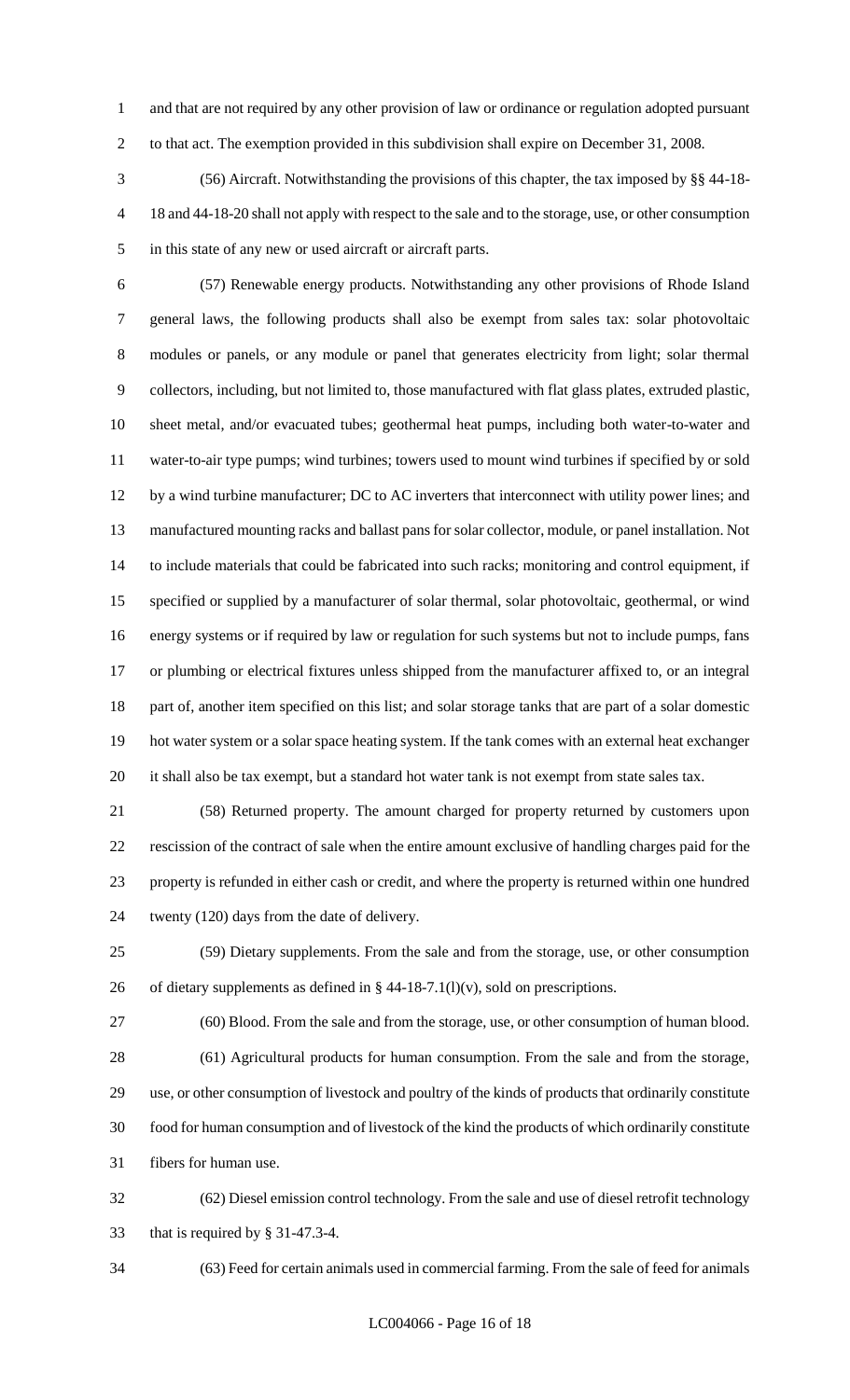as described in subsection (61) of this section.

 (64) Alcoholic beverages. From the sale and storage, use, or other consumption in this state by a Class A licensee of alcoholic beverages, as defined in § 44-18-7.1, excluding beer and malt beverages; provided, further, notwithstanding § 6-13-1 or any other general or public law to the contrary, alcoholic beverages, as defined in § 44-18-7.1, shall not be subject to minimum markup. (65) Seeds and plants used to grow food and food ingredients. From the sale, storage, use, or other consumption in this state of seeds and plants used to grow food and food ingredients as defined in § 44-18-7.1(l)(i). "Seeds and plants used to grow food and food ingredients" shall not include marijuana seeds or plants. (66) Feminine hygiene products. From the sale and from the storage, use, or other consumption of tampons, panty liners, menstrual cups, sanitary napkins, and other similar products the principal use of which is feminine hygiene in connection with the menstrual cycle. (67) Leased motor vehicles. No sales or use tax shall be assessed or collected on any portion 14 of any lease payment for a motor vehicle which comprises the amount of any tangible personal property tax, or any other similar tax, regardless of how said tax is designated or collected.

SECTION 2. This act shall take effect upon passage.

======== LC004066 ========